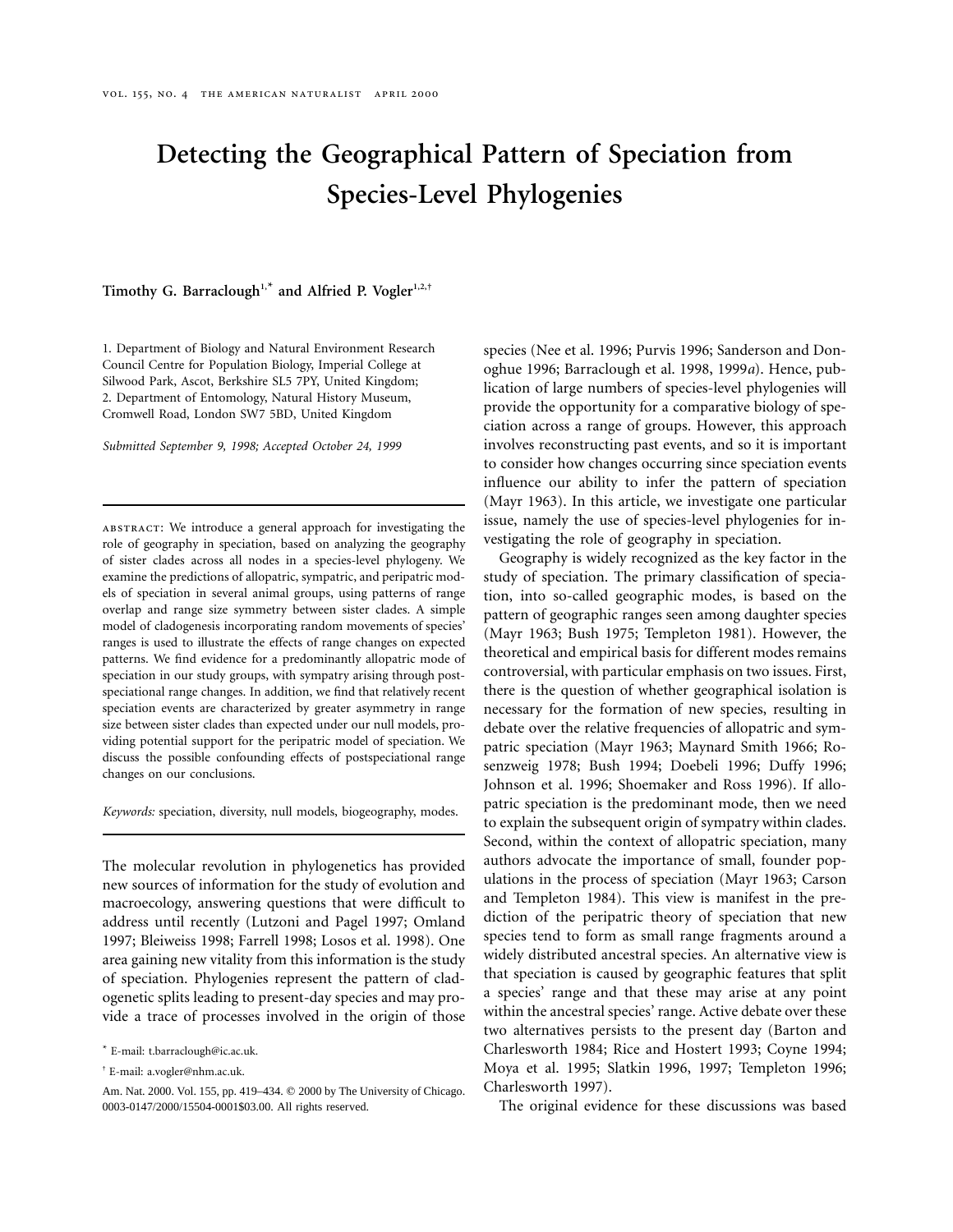on analyses of species' ranges, in the light of systematic revisions of genera (reviewed in Mayr 1963). Recent authors have performed more strictly statistical tests using phylogenetic information on monophyletic groups of species. For example, Chesser and Zink (1994) assessed the relative frequencies of different modes of speciation among a sample of American bird groups, following criteria used by Lynch (1989). However, the authors recognized two problems with the approach. First, it relies on an arbitrary classification of modes of speciation, depending on threshold values in the proportion of overlap between sister species or their relative range sizes. Second, species' ranges may have changed subsequent to speciation, in which case the distribution of newly formed species at the time of the split may no longer be recognizable from current ranges. In addition, previous accounts have not compared observed patterns to those predicted by explicitly stated models of the geographic mode of speciation. For example, in relation to the peripatric mode of speciation, the observed frequency of peripheral species with small range sizes may not be unusual compared to that expected simply by splitting the ancestral range into two randomly sized fragments.

We propose an approach based on analysis of the geographic ranges of species within a clade in the light of their phylogeny. Species-level phylogenies reconstruct the pattern of cladogenesis leading to extant species, and so the geographic ranges of sister clades identified from the phylogeny can be used as an estimate of the geographic mode at the time of speciation. In addition, subsequent range changes may be accounted for in part by considering the pattern of geographic ranges for sister clades across all nodes in the phylogeny (Brown and Gibson 1983; Lynch 1989; Chesser and Zink 1994). Deeper nodes in the phylogeny represent relatively older speciation events; therefore, changes in pattern with relative node age may reflect the extent of changes in geographic ranges over time. Hence, our approach is to calculate measures of geographic mode of speciation, such as range overlap between sister clades, for all nodes in the phylogeny and to consider the pattern of those measures in relation to the relative age of nodes. We introduced this approach briefly elsewhere (Barraclough et al. 1998, 1999*a*) but develop it further in this article. To illustrate the effects of range movements, we introduce a simple simulation model of cladogenesis, incorporating random movements of species' ranges within a continuous area. We use our findings to interpret real examples from bird, fish, and insect groups and discuss the likely utility of this approach for distinguishing modes of speciation.

# **Material and Methods**

We performed a literature search for molecular phylogenies including all, or a large majority of, described extant species within clades for which species' range data are available. The chosen groups are not an exhaustive list of all such clades but were chosen to illustrate the method. Details are given in the appendix. They cover a range of animal groups and molecular markers. In many cases, the authors present several phylogenies obtained using different methods of phylogenetic reconstruction. We chose parsimony trees for consistency: nearly all papers presented parsimony trees, whereas distance methods varied among studies. The one exception was the phylogeny of *Sylvia* warblers, which was reconstructed by the distance-based method of DNA-DNA hybridization. We used the Fitch-Margoliash tree presented for this group. The relative ages of nodes were calculated by applying a local molecular clock approach to distance data for the chosen topology. This involves progressively averaging branch lengths for sister taxa, starting from the tips through to the base, and then using distances to nodes as estimates of relative age. Phylograms of each group suggest at least rough rate constancy among lineages within these groups. The use of branch lengths to estimate relative ages of nodes will be discussed below.

Species' ranges were obtained from sources listed in the appendix. Ranges were redrawn from source material as shaded regions onto equal area maps in the computer. Some sources provide shaded regions of species occurrence, others provided dot maps of localities. We drew shaded regions around dot maps by eye, following text descriptions of the ranges of each species. Computational methods of representing species' ranges for these groups could be employed, but for present purposes, these would be unlikely to lead to major differences in final ranges and in our conclusions. The ranges of higher clades were obtained by shading the area where at least one constituent species is found.

## **Allopatry or Sympatry**

#### *Methods*

Using the shaded range maps, we calculate the degree of sympatry between sister clades for each node in the phylogeny of each group. The degree of sympatry is defined as the percentage of the more restricted clade's range overlapped by its more widespread sister (Chesser and Zink 1994):

area of overlap<br>
range size of clade with smaller range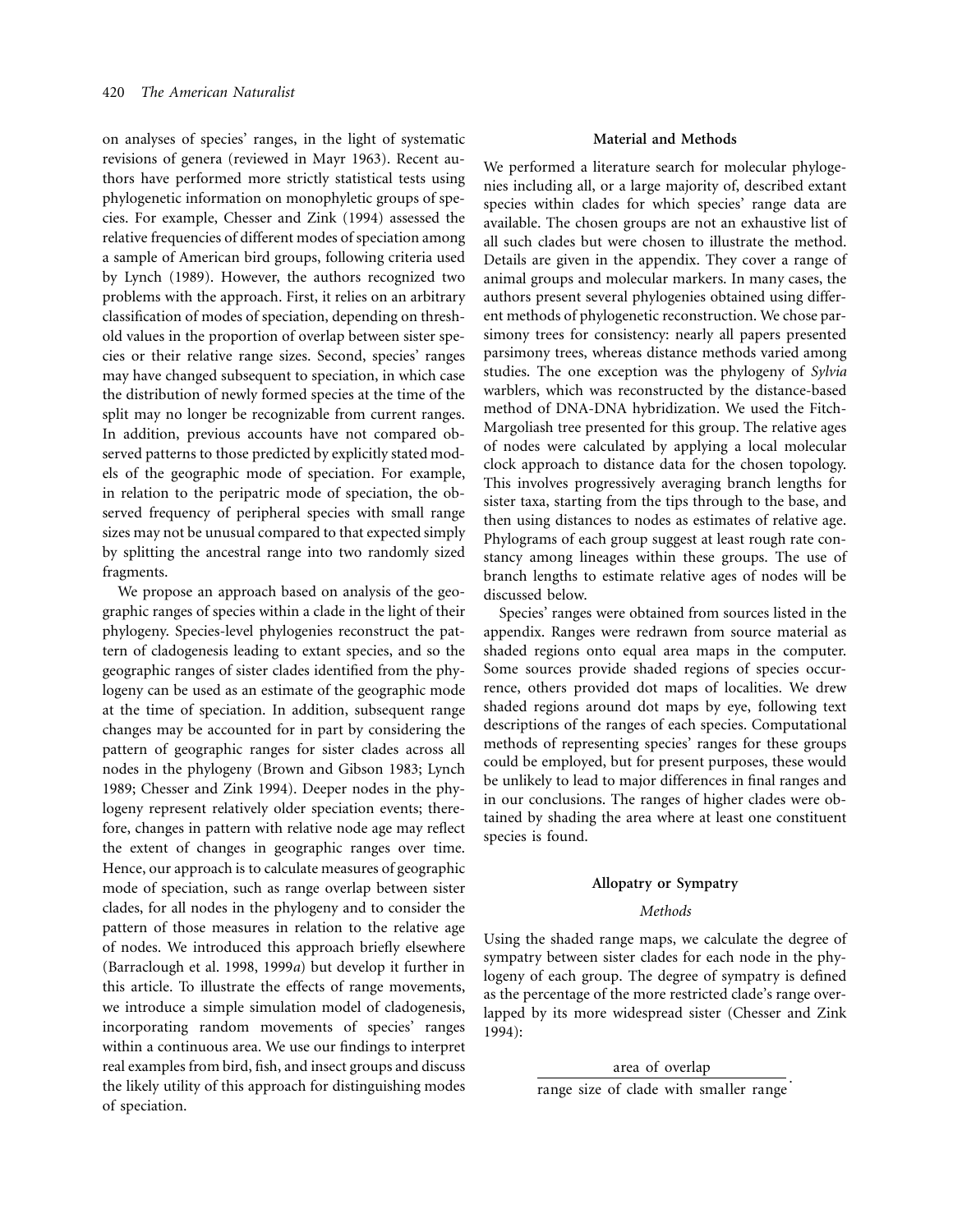This ranges from 0.0, signifying no range overlap, to 1.0, signifying that the range of one clade is entirely overlapped by its sister. The index differs from one we used previously where our aims included testing for character divergence between sympatric lineages (Barraclough et al. 1998, 1999*a*, 1999*b*). Areas and overlaps were calculated by image analysis of the range maps. As a measure of time since speciation, we use the relative distance of each node from the tips of the phylogeny, based on branch length data obtained from source phylogenies. This assumes that branch lengths provide at least rough information on the relative ages of each node. We have repeated our analyses using an alternative measure, node level, which is the level of each node above the tips of the phylogeny: sister species are level 1, their nesting clade is level 2, and so on. The results are statistically indistinguishable, and so for brevity we present only those using relative branch length data. Potential limitations of this measure are discussed below. We plot the degree of sympatry against relative node age.

## *Predictions and Simulations*

Elsewhere, we made verbal predictions for the expected patterns of these plots under alternate scenarios (Barraclough et al. 1998, 1999*a*), which can be summarized as follows: If speciation is predominantly allopatric, recently diverged sister species are expected to display little or no overlap in geographic ranges. Alternatively, if speciation is predominantly sympatric, recently diverged sister species are expected to display sympatries of around 1.0 because one species' range must enclose the other entirely. Hence, the intercept of the plot between range overlap and node age provides a summary of the predominant geographic mode of speciation within a clade. The level of range overlap between more anciently diverged sister clades depends on the extent of range movements occurring after speciation events. If speciation is predominantly allopatric, newly formed species have nonoverlapping ranges, and so subsequent range changes are likely to increase overlap between more anciently split species (at least for clades occupying a finite area). No increase in the observed range overlap between sister clades at older nodes is expected if there are no range movements subsequent to speciation. Hence, if speciation is predominantly allopatric, the slope of the plot between range overlap and node age provides a summary of the extent or rate of postspeciational range movements. Range changes may include changes in range size and shape, as well as drifting of ranges across the landscape. If speciation is predominantly sympatric, then range overlap is likely to decrease for relatively older nodes.

The predictions can be illustrated using a simple simulation model for the origin and movements of species' ranges during cladogenesis, outlined in figure 1. The model combines a standard stochastic, constant birth rate model of cladogenesis (Raup et al. 1973; Harvey et al. 1994), with species' ranges coded for simplicity as rectangular shapes within a continental area. At speciation, the ranges of descendent species are determined by the chosen mode of speciation, either allopatric or sympatric. Ranges are free to move by random independent changes to their edges, leading to changes in size, shape, and location of species' ranges over time. The exact form of range movements may influence expected patterns, so we consider two alternatives differing in the relative frequency and magnitude of changes. The first is that ranges move by frequent but small-scale changes to their boundaries, such that boundaries undergo a random walk over time. The second is that range movements occur by occasional large-scale shifts of entire species' ranges, such as those observed in many temperate groups during periods of climate change (Coope and Wilkins 1994; Graham et al. 1996). Details are shown in figure 1. We do not include extinction in our model but discuss its likely impact on observed patterns in the discussion. The model is not intended to cover all possible scenarios; it is merely the simplest model incorporating mode of speciation and random changes to two-dimensional species' ranges.

Sample plots obtained by simulation are shown in figures 2 and 3. Under an entirely allopatric model of speciation (figs. 2*A*, 3*A*), range movements lead to increased sympatry between more ancient sister clades, which is largely associated with an increase in variance. The same pattern is found whether range changes occur by gradual accumulation of small-scale changes to range boundaries (fig. 2) or by occasional large-scale shifts of species' ranges (fig. 3). A high frequency of sympatric speciation increases the number of recent splits with sympatries around 1.0, leading to an increase in intercept (figs. 2*C*, 3*C*). However, as the level of range movements increases, plots generated under alternate modes of speciation become harder to distinguish: intercepts converge on an intermediate value, as shown by repeated trials summarized in figure 4. Note that, because our measure of sympatry is bounded between 0.0 and 1.0, the degree of sympatry was arcsine transformed before fitting intercepts to the plots by linear regression (Sokal and Rohlf 1981).

The effects of range movements can be treated further by considering the expected pattern when geographic ranges have changed so much that present-day ranges retain no information on the geographic mode of speciation. Even if species' ranges are randomly distributed shapes within a continental area, range overlap is likely to be greater between sister clades originating from older nodes. Older clades tend to occupy a larger area than younger clades because they contain more species, and thus, there is greater chance of range overlap with their sister clades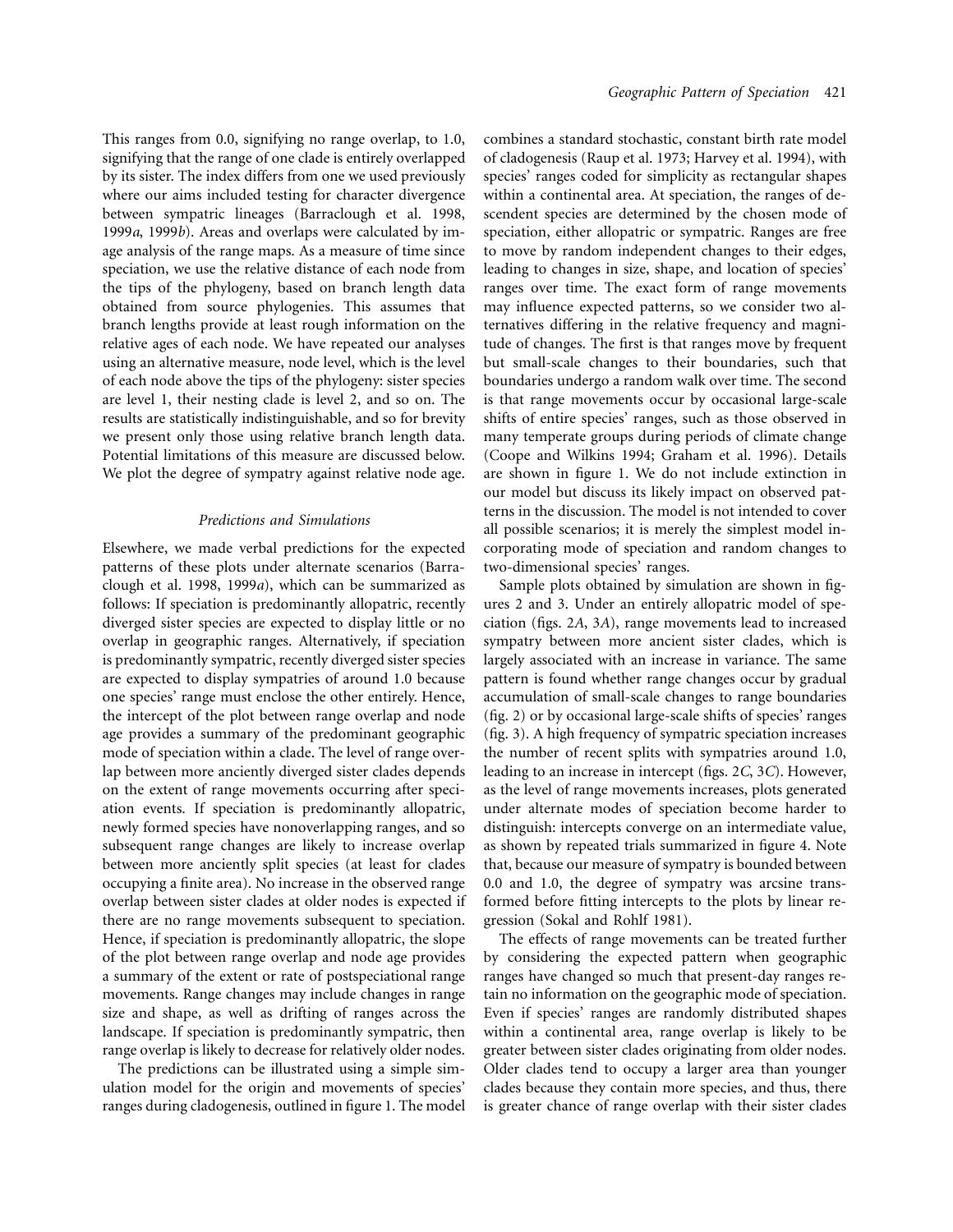## 422 *The American Naturalist*

A) Start

#### **B)** Speciation



**Figure 1:** Simulation model for the evolution of species' ranges during cladogenesis. *A*, Model considers species with rectangular ranges occupying a square continental area. Diversification starts at time 0 with a single lineage. Lineages have a constant probability of splitting per unit time, leading to an exponential build-up of species numbers through time. *B*, At each speciation event, the ranges of descendent species are allocated according to the chosen mode of speciation. Allopatric speciation involves a dichotomous split at a uniform random point along either the horizontal or vertical edge of the species' range. Sympatric speciation involves the appearance of a new species within the range of an existing species (the maximum and minimum (*x*, *y*) coordinates of the new range are drawn from a uniform distribution of possible values). The frequency of these two modes is defined by the probability per speciation event that speciation is sympatric. *C*, Range movements are specified by random independent changes to the minimum and maximum (*x*, *y*) coordinates of each species' range. We consider two alternatives. First, we allow ranges to move by continuous random walk of their minimum and maximum (*x*, *y*) coordinates through time. The number of steps per unit time is drawn from a Poisson distribution so that small movements are more frequent than large ones. Step size is a small constant that can be scaled to vary the rate of movement. An example of the movement of a single range over time is shown (*C*, *i*). Second, we assume that species have a constant probability per unit time of undergoing a major shift to their ranges, upon which their minimum and maximum (*x*, *y*) coordinates are set to random points from a uniform distribution within the continental area (*C*, *ii*). The frequency of range shifts can be varied. The continent presents a boundary to range movements: parts of ranges that step outside the continent are truncated before the next iteration. For simplicity, we do not include extinction in this model. Instead, species are prevented from reaching 0 range size: if the maximum coordinate drops below the minimum coordinate within a time step, the maximum and minimum coordinates are simply switched to ensure positive range size. Hence, species close to 0 range size maintain small, but positive, range sizes until any such time that the maximum coordinate moves away from the minimum coordinate again. *D*, Endpoint of each simulation is a series of species' ranges and a phylogeny showing the sequence and timing of splits leading to those species.

(Barraclough et al. 1998). Sister species may tend to display low sympatry simply by chance placement of their ranges within a large continental area. For example, one possible formulation of this situation is to allocate the present-day range of each species in our simulation model as randomly chosen points within the continental area (i.e., the maximum and minimum [*x*, *y*] coordinates are drawn from a uniform distribution of possible values). This model produces a roughly log-normal distribution of range sizes (see "Peripatry" below). Samples of sympatry versus node age plots under this model are shown in the third column of figure 3. The plots display little overlap between recently split species, apparently consistent with allopatric speciation, but in fact species' ranges provide no information

on the mode of speciation in this case. The mean intercept obtained over repeated trials is shown in figure 4.

age of node

The above predictions assume that species' ranges move at random and independently of one another. However, additional processes affecting species' ranges may also influence our ability to detect the mode of speciation. For example, if species compete for similar ecological resources, then allopatric distributions may be maintained by competitive exclusion (Letcher et al. 1994). In principle, this might obscure the pattern of speciation, most seriously if species formed in sympatry were subsequently forced into allopatry by competition. Although this cannot be ruled out, most if not all models of sympatric speciation require mechanisms permitting the coexistence of sym-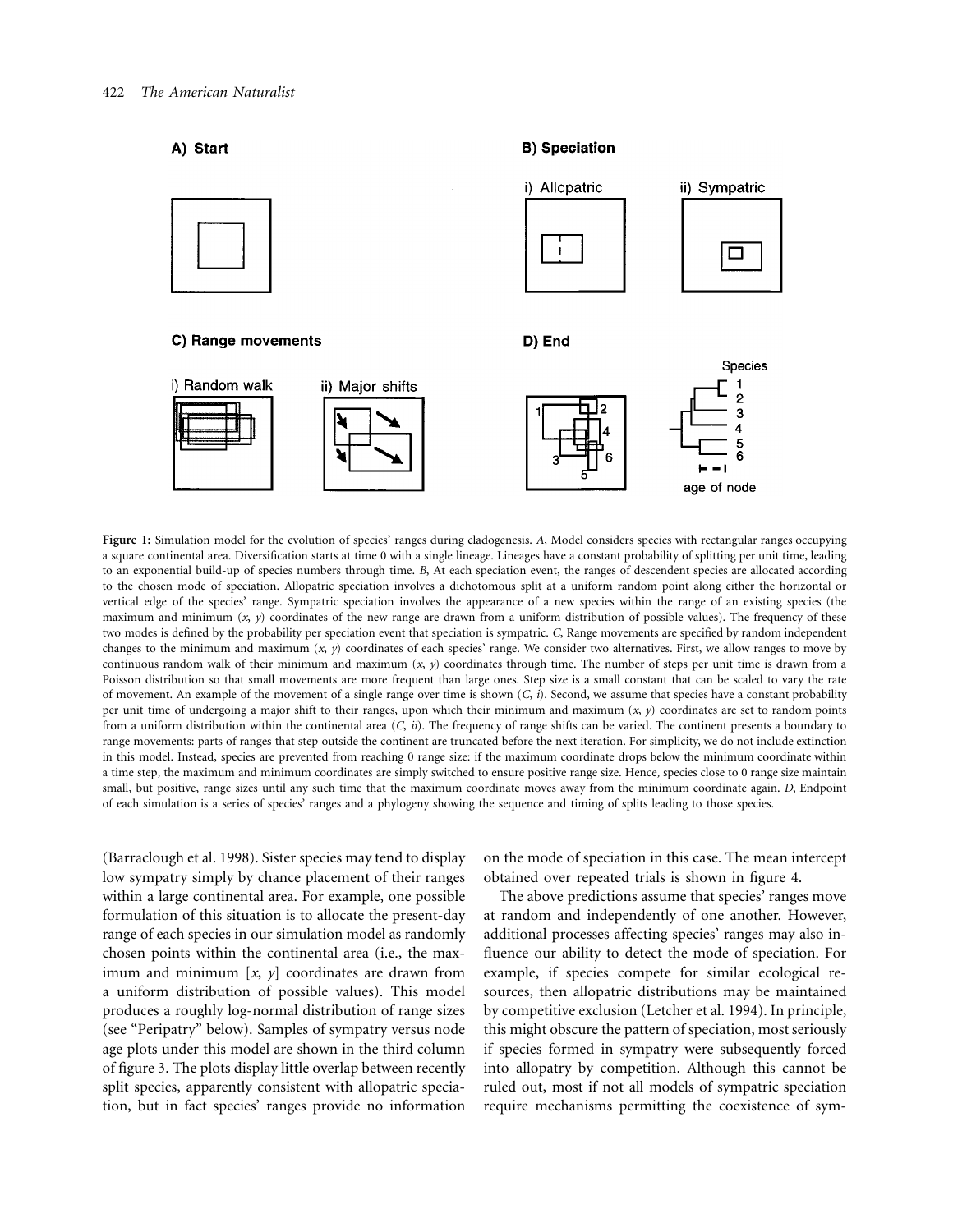

**Figure 2:** Samples of sympatry versus node age plots obtained when range movements occur by the random walk model. The frequency of allopatric and sympatric speciation varies among rows. *A*, Entirely allopatric. *B*, 50% sympatric. *C*, Entirely sympatric speciation. The *Y*-axis is the degree of sympatry, and the *X*-axis is the age of nodes in units time. Simulations started with an ancestral range of  $200 \times 200$  units in a continental area of  $220 \times 220$  units. The per-lineage probability of speciation was 0.01 per unit time. They were stopped once 20 species have evolved. The number of range steps occurring per unit time was drawn from a Poisson distribution with  $X = 0.1$ ; that is, steps occurred at 10 times the rate of speciation events. The overall level of range movement was then varied by scaling the step size from small (step size  $= 0.2$ ) units), to medium  $(=2.0 \text{ units})$ , to large  $(=20 \text{ units})$ .

patrically originating forms, so subsequent competition seems unlikely. However, the sympatric origin of species could be obscured if competition were too weak to prevent the initial establishment of sympatric forms but strong enough to favor populations that escape from sympatry and if subsequent movement into allopatry occurred over shorter timescales than those elapsed since the most recent speciation events. It has been suggested to us by a referee that sympatric speciation by chromosomal rearrangements could fulfil these requirements. Information on chromosomal structure and ploidy levels could be used to test this possibility, but in the absence of additional evidence, we believe it remains an unlikely bias. For species originating by allopatric speciation, competitive interactions may delay the origin of sympatry until species have diverged in phenotype sufficiently that competition no longer occurs, thereby accentuating the pattern obtained under neutral range movements. The effects of competition and how we might detect them are discussed further below.

# *Real Examples*

Plots from the sample groups are shown in figure 5. Correlation coefficients and intercepts are shown in table 1. Correlation coefficients were determined using Spearman's rank tests. So that the intercept of each plot could be estimated, regression lines were fitted following arcsine transformation of the degree of sympatry. Model criticism revealed that residuals from the lines were normally distributed but showed slight increase in variance at intermediate fitted values in a few groups. Nonetheless, the fit is good enough to provide a reasonable measure of the intercept.

The results can be summarized as follows. First, in all cases, intercepts are distributed around 0, and in most cases, the most recent nodes display 0 sympatry. There are two exceptions to the latter generalization: the fruitfly genus *Rhagoletis*, which has one very recent node with sympatry of 1.0 (between *Rhagoletis chionanthi* and *Rhagoletis osmanthi*), and the tiger beetle subgenus *Ellipsoptera*, which has one recent node with sympatry around 0.47. The genus *Rhagoletis* has provided the classic example of sympatric race formation by host shifts (Bush 1969). Note

## Frequency of range shifts



**Figure 3:** Sympatry versus node age plots obtained when range movements occur by large-scale shifts to entire species' ranges. The frequency of allopatric and sympatric speciation varies among rows. *A*, Entirely allopatric. *B*, 50% sympatric. *C*, Entirely sympatric speciation. The *Y*-axis is the degree of sympatry, and the *X*-axis is the age of nodes. The frequency of range shifts varies from low (=0.01 per unit time, the same rate as speciation), to medium (=0.05 per unit time), to high (the extreme case in which all species' ranges have shifted to random locations since the most recent speciation event). Other details are as described in figure 2.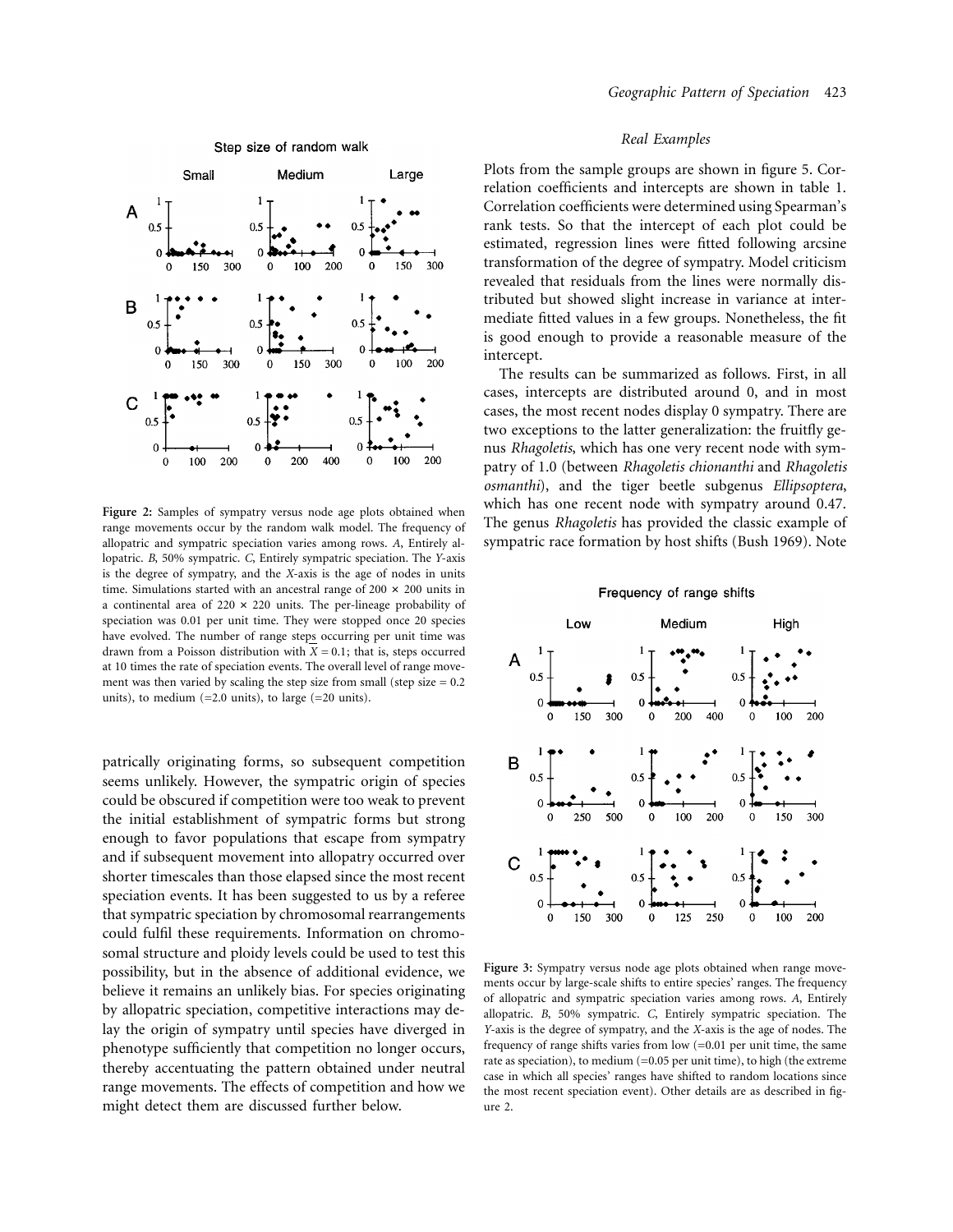

**Figure 4:** Effect of increasing range movements on the intercept of sympatry versus node age plots. Each point is the mean intercept from 15 trials of the random walk model outlined in figure 2. Standard errors are shown. Intercepts were fitted following arcsine transformation of sympatry, for reasons discussed in the text. Under higher levels of range movements, the intercepts obtained under entirely allopatric (*diamonds*) and entirely sympatric (*triangles*) speciation converge toward an intermediate value. A similar pattern is found using the range shift model (not shown). The bar to the right of the graph shows the mean intercept obtained when all species' ranges have shifted to random points within the continent; that is, ranges retain no information on the mode of speciation.

that two species within the group, *Rhagoletis zephyria* and *Rhagoletis mendax*, are embedded within the species *Rhagoletis pomonella* in the source phylogeny. Our method cannot address patterns within a paraphyletic clade of this kind because the exact sister groups of *R. zephyria* and *R. mendax* within *R. pomonella* are unknown (see appendix). *Rhagoletis mendax* is entirely overlapped by part of the range of *R. pomonella*, and so this may represent an additional recent split with high sympatry, whereas *R. zephyria* displays only slight overlap with other *R. pomonella* populations. However, despite one and possibly two recent sympatric splits, the pattern in the remainder of the group appears not to be suggestive of predominant sympatric speciation since other recent nodes display sympatries well below 1.0.

Second, in all groups, sympatry tends to increase with relative node age suggesting that range changes have occurred in these groups. There is variation in the pattern of this increase among groups, ranging from *Malurus*, the cranes, and *Xiphophorus*, with a majority of allopatric splits even between quite ancient splits, through to *Sylvia*, the auks, *Rhagoletis*, *Flexamia*, and *Ellipsoptera*, with a high degree of sympatry even among quite recent splits and a large scatter of values. The plots in the latter clades resemble closely those obtained under a null model of random ranges (third column, fig. 3). Hence, we cannot rule out the possibility that present ranges may have changed so much that they provide unreliable information on modes of speciation.

In combination, the observation of low intercepts and increasing sympatry with relative node age suggests a general pattern of allopatric speciation with range changes leading to a build-up of sympatry over time. However, as outlined in the previous section, similar patterns may be obtained when there are large-scale range changes, irrespective of mode of speciation. Possible ways to determine whether current ranges retain information on mode of speciation will be discussed below.

## **Peripatry**

#### *Methods*

Using the shaded range maps, we calculated the degree of range size symmetry at each node, defined as the range size of the clade with the smaller range divided by the sum of the range sizes of each clade:

range of clade 1<br>range of clade  $1 + \text{range of }$  clade  $2$ ,

where clade 1 has the smaller range size. The measure takes values between limits of 0.0 and 0.5, the latter representing sister clades with equal-sized ranges. Lynch (1989) and Chesser and Zink (1994) used a similar measure in their assignments of peripheral-isolates speciation. We plot the degree of symmetry against relative node age.

## *Predictions and Simulations*

We extend the approach outlined in the previous section to provide a statistical framework for testing the theory of peripatric speciation. Under a model of predominantly peripatric speciation, the geographic ranges of recently split sister species should tend to display asymmetry of range size. Under the alternative model that small population size, and hence range size, does not increase the likelihood of speciation, we expect no particular tendency toward range size asymmetry. One simple null model for this alternative is that, at speciation, the range of the ancestral species is split into two randomly sized fragments, in other words that a split occurs at some random point within the ancestor's range. This corresponds to a broken stick model, similar to those commonly used in other areas of evolutionary ecology (MacArthur 1960; Naeem and Hawkins 1994; Nee et al. 1996); hence, we refer to it as the "phylogenetic broken stick." It produces an even distribution of range size symmetry immediately after speciation that ranges from 0.0 to 0.5 with a mean value of 0.25. Lower values would suggest a tendency toward range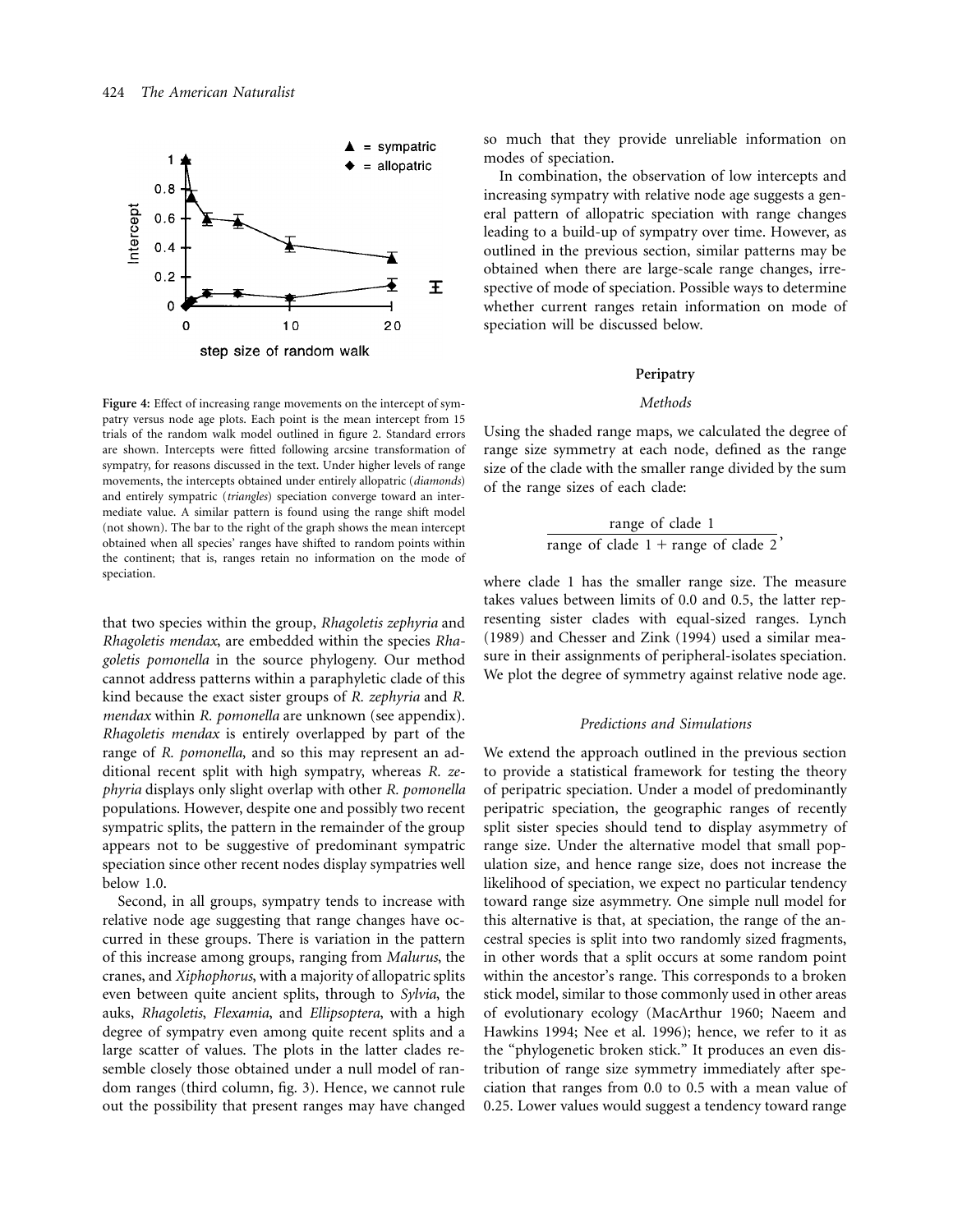

**Figure 5:** Plots of the degree of sympatry against relative node age in representative clades. The *Y*-axis is the degree of sympatry, and the *X*-axis is relative node age. Units vary among clades depending on the molecular markers used in the source phylogenies.

size asymmetry and the possible importance of small ranges in speciation. The degree of symmetry between older sister clades will depend on the nature of subsequent range changes. If range movements occur within a finite continental area, then older clades will tend to occupy a greater proportion of the total area and range size symmetry may increase with node age.

Figure 6 shows sample plots obtained using the simulation model outlined above. At low levels of range movement, the phylogenetic broken stick model produces the expected even distribution of symmetries. However, increasing the level of range movements increases the slope of plots and reduces the intercept slightly below 0.25 (fig. 7). For comparison, we show results from an arbitrary asymmetric model in which ranges are allocated at speciation with a bias toward asymmetric ranges (details in legend of fig. 6). Our ability to distinguish the two modes of speciation declines as the level of range movements increases (fig. 7). Note that, because our measure of range size symmetry is bounded between 0.0 and 0.5, the value of range size symmetry was doubled and arcsine transformed before fitting intercepts to plots by linear regression (Sokal and Rohlf 1981).

As before, we also consider the expected pattern of symmetry when all species' ranges have shifted to random locations since the most recent speciation event. In this case, symmetry between sister species will depend on the statistical distribution of range sizes among species, since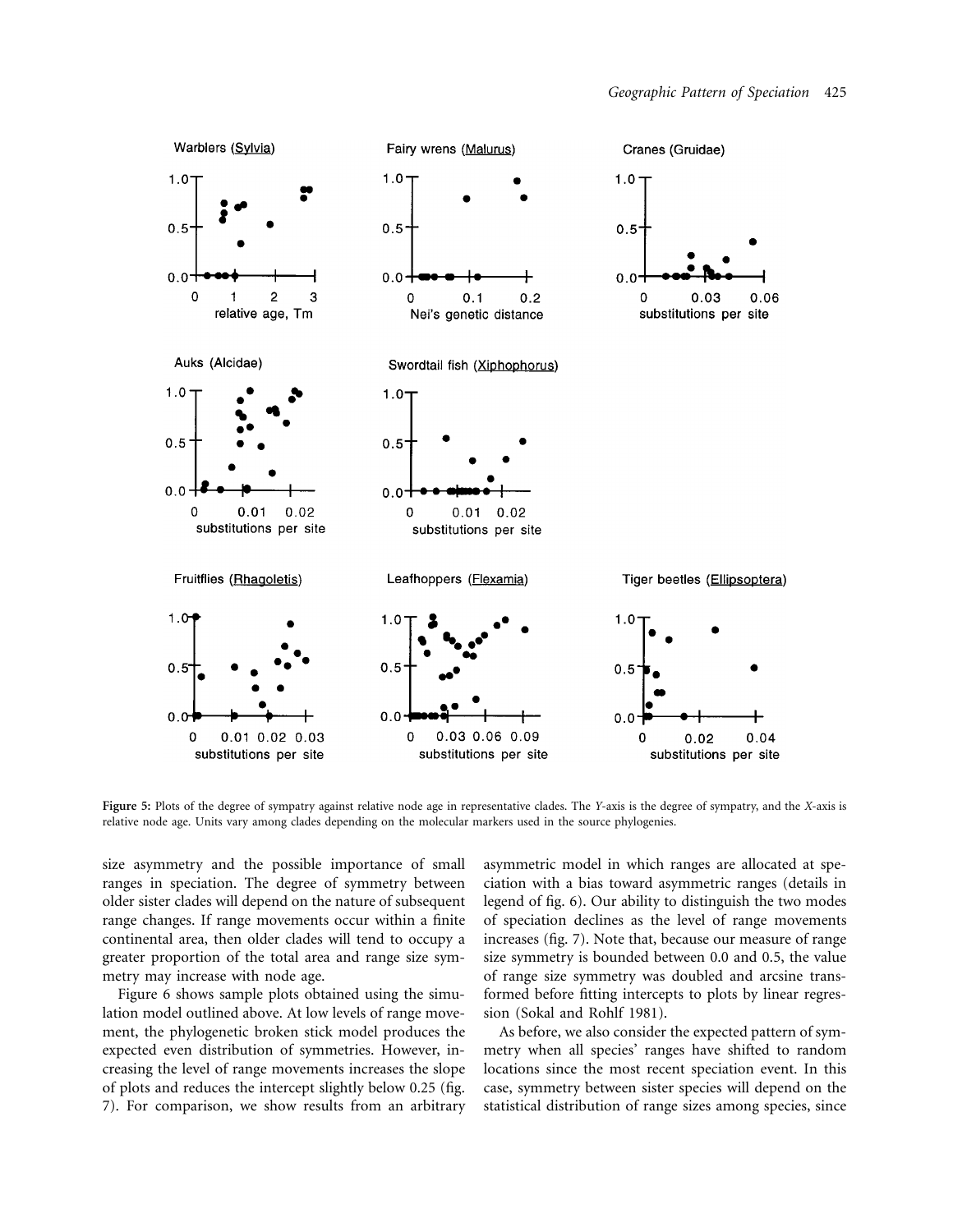|                |                  |             | Spear-<br>man's<br>rank<br>test |           | Standard<br>error of |
|----------------|------------------|-------------|---------------------------------|-----------|----------------------|
| Taxon          | $\boldsymbol{n}$ | $r_{\rm s}$ | $\boldsymbol{P}$                | Intercept | intercept            |
| Warblers       | 14               | .66         | .02                             | .054      | $+.120$              |
|                |                  |             |                                 |           | $-.052$              |
| Fairy wrens    | 11               | .76         | .02                             | .049      | $+.091$              |
|                |                  |             |                                 |           | $-.045$              |
| Cranes         | 14               | .54         | .07                             | .012      | $+.046$              |
|                |                  |             |                                 |           | $-.012$              |
| Auks           | 22               | .63         | .004                            | .011      | $+.081$              |
|                |                  |             |                                 |           | $-.011$              |
| Swordtail fish | 18               | .47         | .14                             | .024      | $+.082$              |
|                |                  |             |                                 |           | $-.024$              |
| Fruitflies     | 19               | .48         | .001                            | .174      | $+.185$              |
|                |                  |             |                                 |           | $-.127$              |
| Leafhoppers    | 35               | .57         | .06                             | .079      | $+.080$<br>$-.054$   |
|                | 12               |             | .21                             |           | $+.147$              |
| Tiger beetles  |                  | .39         |                                 | .208      | $-.116$              |
|                |                  |             |                                 |           |                      |

**Table 1:** Summary statistics for plots of the degree of sympatry against relative node age

Note: Intercepts were fitted by linear regression of arcsine transformed sympatry, hence the standard errors of the untransformed intercept are asymmetric;  $n =$  number of nodes.

the ranges of sister species are effectively drawn at random from the available distribution. Although several forms of range size distribution can be imagined, we consider a single model in which range sizes are drawn from a simultaneous broken stick distribution; that is, we break a stick of given length at  $n-1$  uniform random points to produce *n* randomly sized pieces. Note that this model differs from the phylogenetic broken stick model where ranges were subdivided successively according to phylogeny. Our reasons for choosing the model are threefold. First, it corresponds to the range size distribution produced by the model of random range locations outlined in the "Allopatry or Sympatry" section. Second, it appears to match real distributions, leading to a left-skewed log normal distribution of range sizes similar to those commonly observed in real clades (Gaston 1998). Third, it allows straightforward simulation of expected patterns for real clades (see below) because the distribution of relative range sizes depends solely on the number of species within a clade. The pattern of symmetry across nodes will also depend on levels of range overlap, because the range size of higher clades depends on overlaps between their constituent species. A sample plot obtained under this model is shown in figure 6. In our simulations with 20 species the model produces an expected mean intercept of around 0.18 (fig. 7).

## *Real Examples*

Plots of symmetry against relative node age are shown in figure 8. Intercepts are shown in table 2. They were fitted by linear regression of arcsine transformed values of symmetry, as described above. We used simulations to test for significant departures from the null expectations outlined above. First, we performed 1,000 simulations under the phylogenetic broken stick model, splitting an ancestral range successively according to the phylogeny for each group (assuming no subsequent range movements). From each simulation, we calculated the intercept of symmetry against node age to obtain the distribution of intercepts expected under this model. Second, we performed one 1,000 simulations allocating relative range sizes from a simultaneous broken stick distribution, corresponding to our model that species' ranges have shifted to random locations within a continental area. As noted above, the range size of higher clades depends in part on overlaps

## A Phylogenetic broken stick



**B** Asymmetric model







Figure 6: Samples of range size symmetry plots obtained under three models of range size allocation at speciation. *A*, Phylogenetic broken stick model, in which the ancestral range is subdivided at a uniform random point along its perimeter. *B*, Arbitrary asymmetric model, in which the probability of a split occurring increases in proportion to the square of its distance away from a 50 : 50 split. *C*, Simultaneous broken stick model in which the minimum and maximum (*x*, *y*) coordinates of each species' range are set to random points from a uniform distribution within the continental area. The *Y*-axis is the degree of symmetry, and the *X*-axis is the age of nodes. *A*, *B*, We show two levels of range movements: no range movements and a random walk model with a step size of 5.0 units. Other details are as described in figure 2.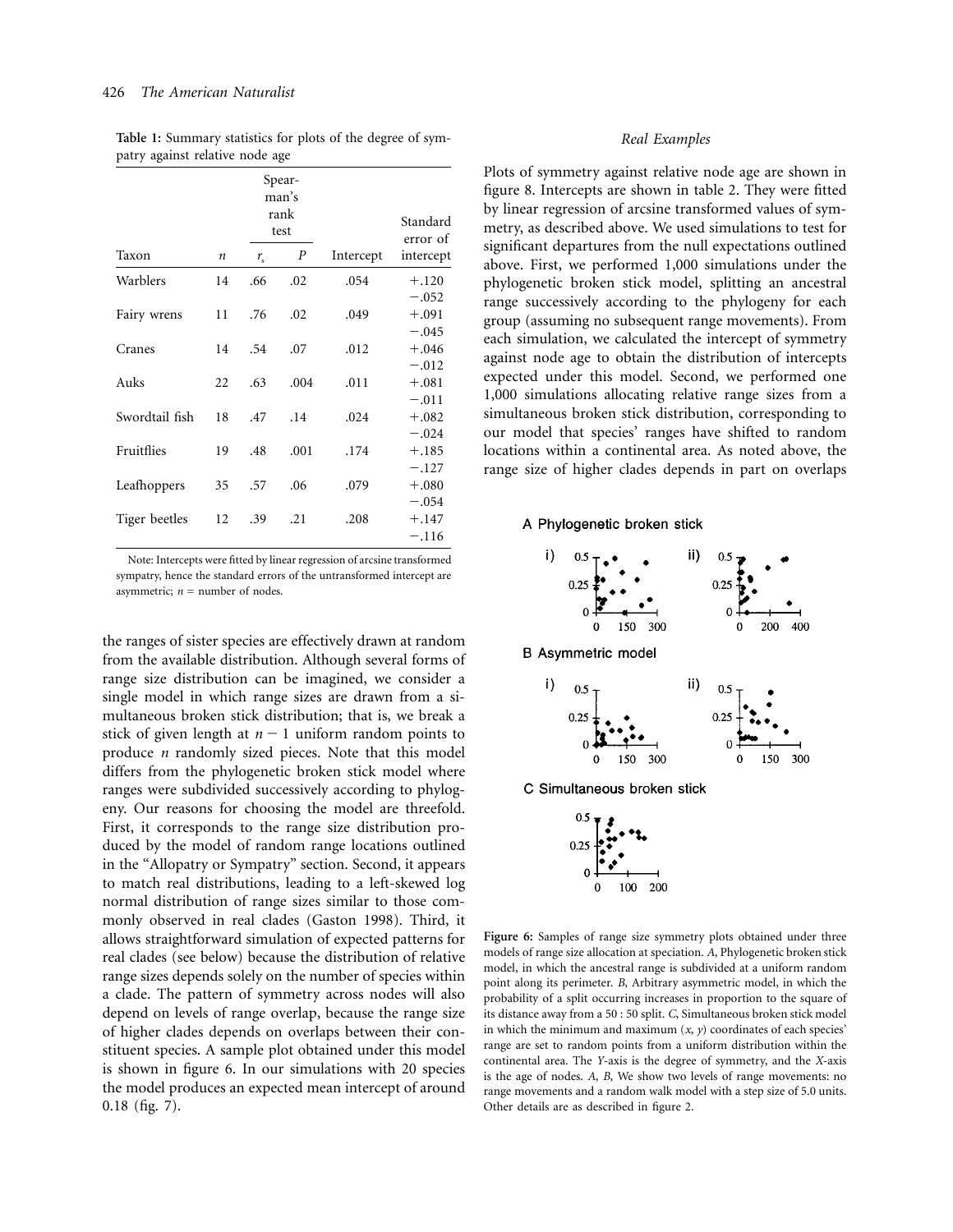

**Figure 7:** Effect of increasing range movements on the intercept of range size symmetry versus node age plots. Each point is the mean intercept from 15 trials using the random walk model. Standard errors are shown. Intercepts were fitted following doubling and arcsine transformation of range size symmetry, for reasons discussed in the text. Under high levels of range movements, the intercepts obtained under the arbitrary asymmetric model of range subdivision (*diamonds*) converge on those obtained under the phylogenetic broken stick model (*triangles*). A similar pattern is obtained using the range shift model (not shown). The bar to the right of the graph shows the mean intercept obtained in 15 trials of the simultaneous broken stick model of range allocation.

between their constituent species. Therefore, we used the observed overlaps for each node to calculate the range sizes of higher clades from the simulated range sizes of each species. Probabilities under the two models are shown in table 2. Correlation coefficients of the relationship between symmetry and node age were determined by Spearman's rank tests and are shown in table 2.

The results can be summarized as follows. Intercepts are lower than expected under the phylogenetic broken stick model in six groups. This difference is significant in the warblers, leafhoppers, and fruitflies, marginally nonsignificant in the fairy wrens  $(P < .1)$ , and nonsignificant in the swordtail fish and tiger beetles. The intercept is higher than expected under the phylogenetic broken stick model in the cranes and the auks: only 5% of simulated trials produce a higher intercept in the latter group. When the eight groups are treated as independent tests, there is a significant deviation toward low intercepts across the study groups ( $P < .001$ , Fisher's combined probability; Sokal and Rohlf 1981). Similar probabilities are obtained under the simultaneous broken stick model. Although this is only one possible model for the distribution of range sizes following range shifts, it suggests that our results may be robust to the occurrence of random range movements. Symmetry increases with node age in the warblers, leafhoppers, and fruitflies (significant in the latter two groups) but decreases with node age in the remaining groups, most strongly in the auks  $(P < .1)$ .

In conclusion, we find evidence for greater range size asymmetry between recently split sister clades than expected either by assuming random subdivision of ancestral ranges at speciation or under a simple null model for the random distributions of species' ranges within a continental area. The auks follow an opposite pattern with recent sister clades having more symmetric range sizes than older sister clades. Overall, the results appear consistent with a peripatric mode of speciation. However, alternative explanations will be discussed below.

## **Discussion and Conclusions**

Our analyses utilize phylogenetic information and geographic ranges of present-day species to investigate the geographic pattern of speciation within clades. We use a simple model of cladogenesis and random range movements to help interpret observed patterns. Using this general approach, we looked at three issues.

# *Allopatric or Sympatric Speciation*

We used the pattern of sympatry across nodes to estimate the general mode of speciation within each group, allopatric or sympatric. In nearly all cases, the most recent nodes are characterized by 0 range overlap between sister clades, suggesting a predominantly allopatric mode of speciation in these groups. This conclusion is unsurprising given the weight of evidence from other studies that sympatric speciation is likely to be relatively rare. However, the simulations show that similar patterns may arise if species' ranges are random with respect to cladogenetic history, simply because there is little chance of overlap between randomly placed ranges of sister species. For clades with large numbers of allopatric splits, such as *Malurus* and *Xiphophorus*, the observed low levels of overlap would seem unlikely to arise by chance placement of species' ranges. Hence, there appears to be positive evidence for allopatric speciation in these groups. However, plots for *Sylvia*, the auks, and *Flexamia* closely resemble those produced in simulations of the null model that species' ranges are distributed at random, suggesting that these plots may not provide reliable information on the mode of speciation.

In principle, we could test the null explanation by comparing the observed patterns of overlap to those obtained by randomly dropping species' ranges onto the continental area. However, formulating a realistic null model for a randomization of this kind is fraught with difficulties, including problems of defining the area available to the clade, treatment of the geometries of species' ranges and continents, and in choosing additional constraints to include in the model, for example, habitat restrictions (Strong et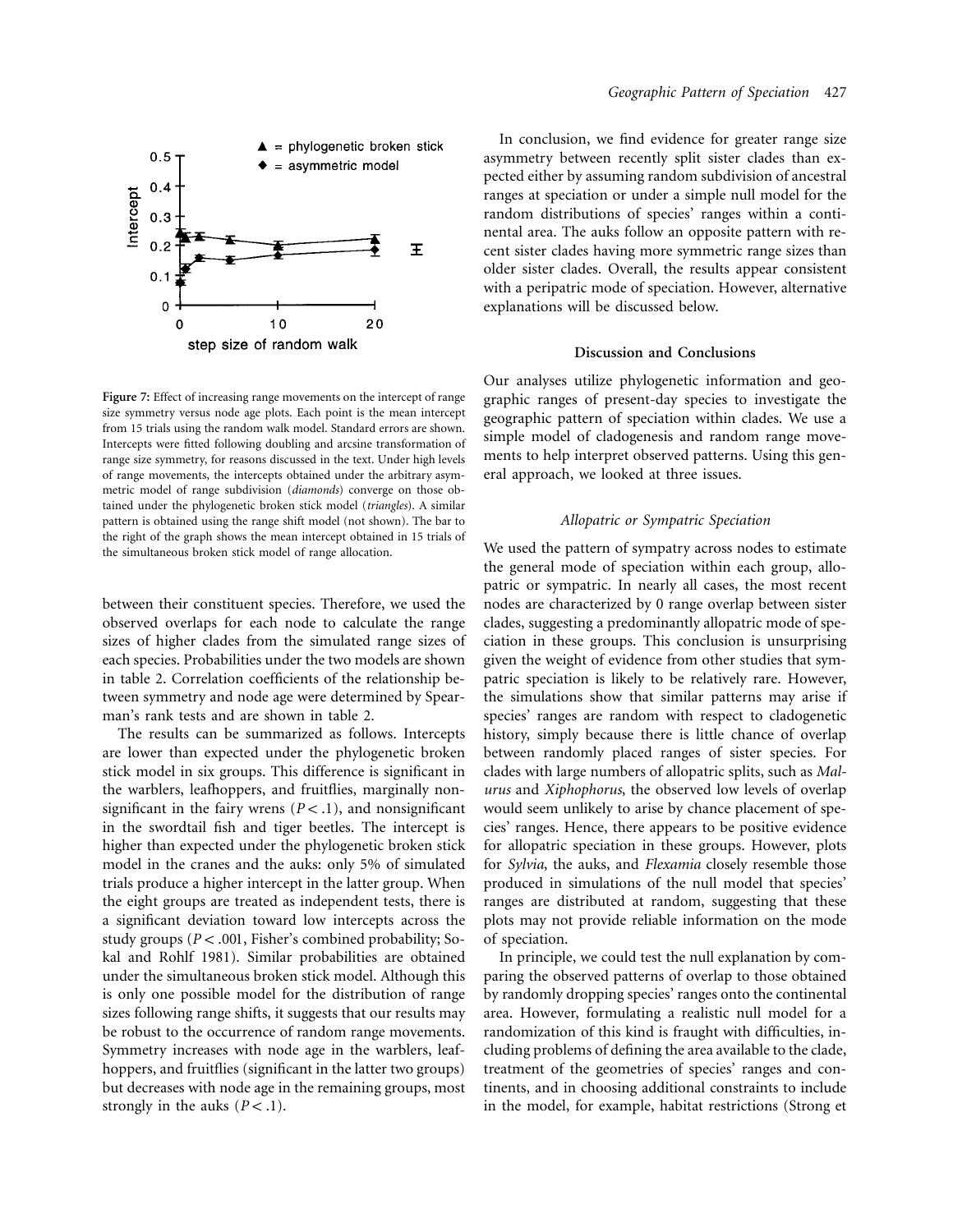

**Figure 8:** Plots of range size symmetry against relative node age in representative clades. The *Y*-axis is range size symmetry, and the *X*-axis is relative node age.

al. 1984; Gotelli and Graves 1996). On a case-specific basis, it may be possible to address these problems (Gotelli et al. 1997), but in the absence of such tests, we conclude simply that recent nodes tend to be allopatric in these groups. However, this may not reflect positive evidence of allopatric speciation in groups displaying rapid increases in sympatry with relative node age.

The recent sympatric splits observed in *Rhagoletis* and *Ellipsoptera* raise the possibility of a low incidence of sympatric speciation in those groups. In *Rhagoletis*, sympatric speciation seems plausible given the well-documented example of host shifts among races of *Rhagoletis pomonella* (Bush 1969, 1994). However, sympatry between recently split species may also arise through range changes occur-

ring after speciation. Our simulation results suggest that sympatric speciation may be detectable from biogeographic information alone only if it occurs at high frequencies, since then we observe a clump of recent splits distributed around 1.0, which is unlikely to arise through chance range movements alone (figs. 2, 3). Low levels of sympatric speciation will probably not be distinguishable from the effects of range changes. For both groups, the observed levels of sympatry between recent sister clades seem well within those obtainable under simulations of allopatric speciation with high rates of range change. However, we cannot rule out a low incidence of sympatric speciation as an alternative explanation.

An alternative approach to the problem of range changes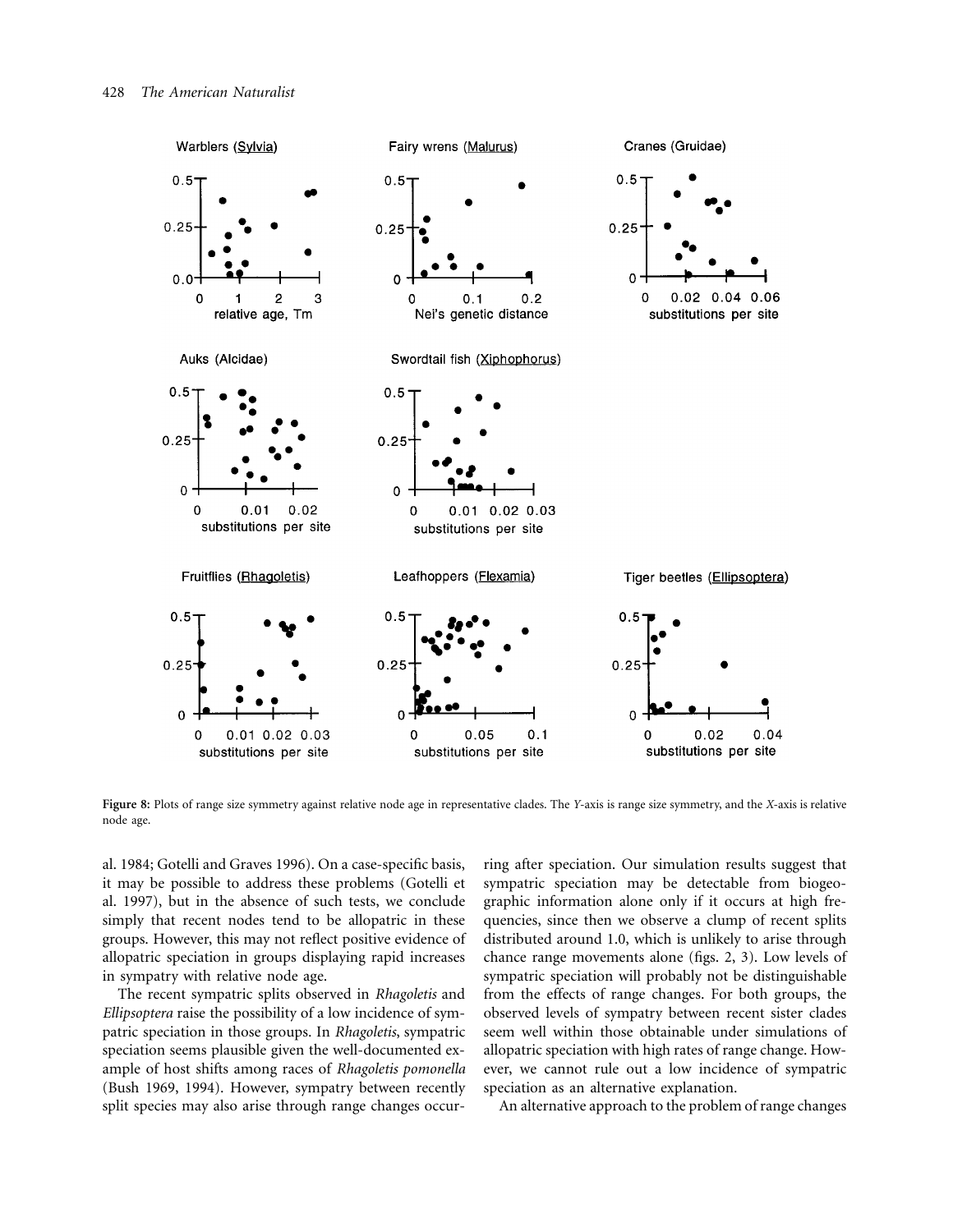|                | Spearman's<br>rank test |        |           | Phylogenetic<br>broken stick | Simultaneous<br>broken stick |  |
|----------------|-------------------------|--------|-----------|------------------------------|------------------------------|--|
| Taxon          | $r_{\rm s}$             | P      | Intercept | (P)                          | (P)                          |  |
| Warblers       | .39                     | .16    | .08       | .03                          | < 0.001                      |  |
| Fairy wrens    | $-.04$                  | .91    | .13       | .07                          | .03                          |  |
| Cranes         | $-.16$                  | .57    | $\cdot$ 3 | .65                          | .56                          |  |
| Auks           | $-.36$                  | .10    | $\cdot$   | .95                          | .98                          |  |
| Swordtail fish | $-.09$                  | .72    | .14       | .14                          | .30                          |  |
| Fruitflies     | .50                     | .05    | .12       | .04                          | .04                          |  |
| Leafhoppers    | .60                     | < 0.01 | .12       | .002                         | .006                         |  |
| Tiger beetles  | $-.11$                  | .71    | .22       | .36                          | .44                          |  |

**Table 2:** Summary statistics for plots of range size symmetry against relative node age

Note: Sample sizes are the same as in table 1. Symmetry was doubled and arcsine transformed before fitting intercepts by linear regression. Probabilities of obtaining the observed intercept or less under the two null models are shown (calculations described in the text).

is to assess the likely extent of range changes during the history of the clade based on additional information (Chesser and Zink 1994). For example, paleoecological data regarding the effects of glacial cycles on the ranges of north temperate insect species (Elias 1992; Coope and Wilkins 1994) suggest that the insect groups we studied are likely to have undergone major changes since many of the speciation events represented on the phylogeny. Similarly, Blondel et al. (1996) discuss paleoecological evidence for likely range changes among species of *Sylvia* warbler. However, use of this method requires that nodes in the phylogeny are dated relative to the most recent known climatic events, which may prove difficult in some cases (Klicka and Zink 1997; Avise and Walker 1998). In addition, for many groups, fossil evidence on the likely extent of range movements is absent. Therefore, simulation analyses of expected patterns under different scenarios of range changes offer a useful additional tool for tackling this issue.

# *The Pattern of Sympatry within Clades*

In addition to the mode of speciation, plots of the degree of sympatry versus relative node age provide information on the origin of sympatry in each group. In all cases, older sister clades tend to display greater levels of sympatry than younger sister clades. Irrespective of speciation mode, this pattern is only possible if species' ranges have changed since speciation events. Furthermore, it shows that sympatric species richness within these groups tends to be associated with range overlap between relatively distantly related species. This may occur as a result of random shifts in species' ranges over time, but alternatively there may be constraints to sympatry such that only species with accumulated ecological differences can coexist. By parti-

tioning sympatry among nodes, we may be able to distinguish these alternatives with further tests (Barraclough et al. 1998, 1999*a*). For example, in the *Ellipsoptera* tiger beetles, we find no evidence that levels of ecological divergence correlate with the degree of sympatry between sister clades (Barraclough et al. 1999*b*), thus failing to reject the possibility that sympatry arises through random range movements in this group. Similar tests may allow future evaluation of the role of competition in character divergence, and the build-up of sympatry, across a wider range of clades.

The pattern of increase in sympatry with node age varies among study groups. The fairy wrens, cranes, and swordtail fish display a pattern of predominantly vicariant distributions, with most nodes characterized by only low levels of overlap between sister clades. In contrast, the *Sylvia* warblers, auks, *Flexamia* leafhoppers, *Ellipsoptera* tiger beetles, and *Rhagoletis* fruitflies display much greater levels of sympatry with considerable range overlap between some even fairly recently split clades. Interestingly, the three insect groups display the highest levels of sympatry between recently split clades. Several possible factors may explain the differences among clades, including differences in their environmental histories, differences in dispersal abilities (Gutierrez and Menendez 1997; McCall et al. 1998), and/ or differences in the strength of any interspecific interactions influencing geographic exclusion (Letcher et al. 1994; Brown et al. 1996; Gotelli et al. 1997). Our study groups compose an insufficient sample to look for correlates of sympatric versus vicariant distributions, but future comparisons among comprehensive samples of clades will allow tests for general correlates of sympatric species richness.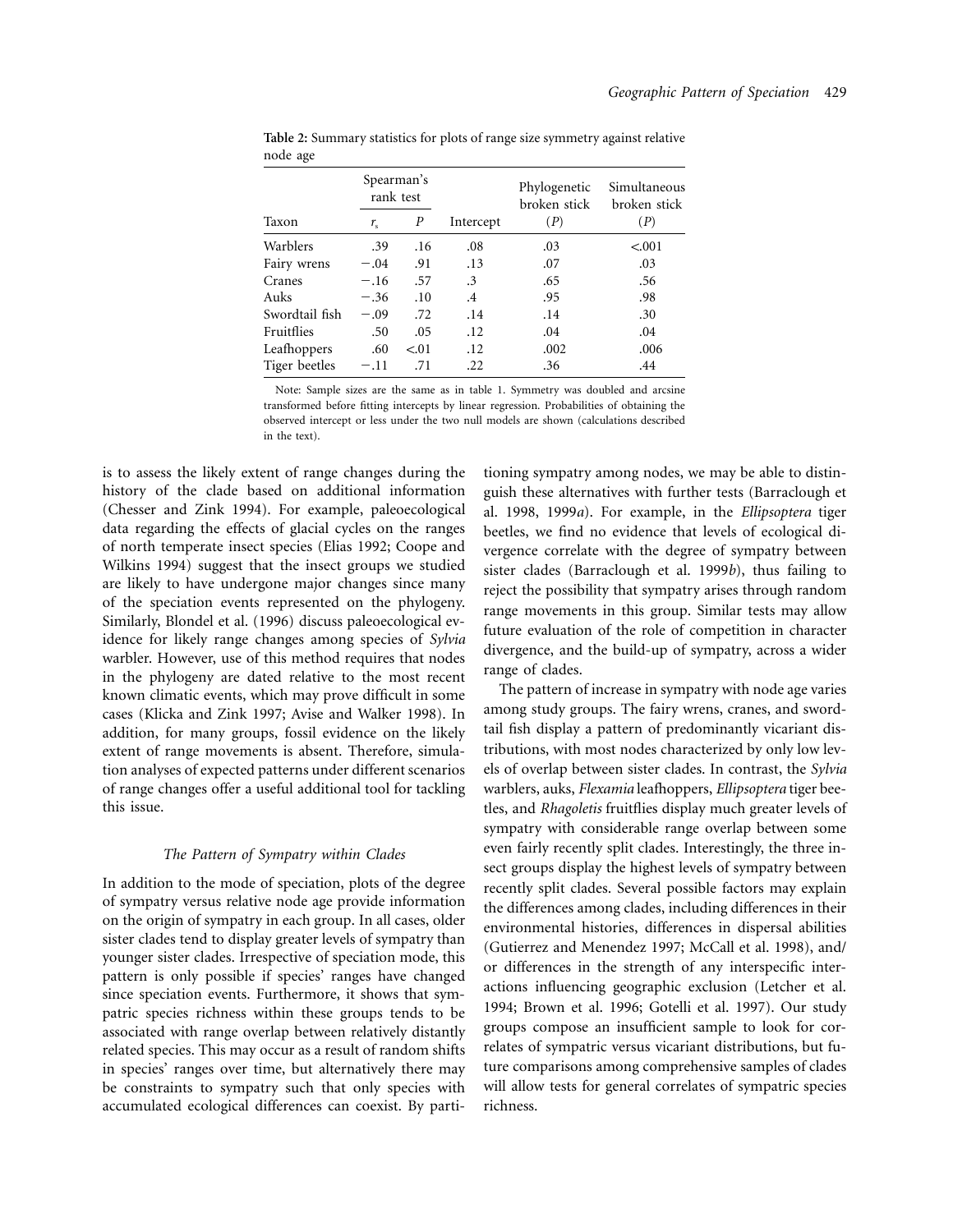## *Peripatric Speciation*

We used the pattern of range size symmetry across nodes to investigate the predictions of the peripatric model of speciation. Overall, we find that recently split sister clades display significant asymmetry in range size compared to two null models of range size allocation. The auks are an exception to this pattern, with greater symmetry between recently split sister clades than between older sister clades. The theory of peripatric speciation predicts that asymmetry arises because the genetic changes leading to new species are more likely to occur in small, narrowly distributed populations. However, there are at least two possible alternative explanations for the observed levels of asymmetry. First, in particular circumstances, asymmetry may result from the geometry of the landscape, for example, if a barrier promoting geographic isolation such as a mountain range happens to be located near the edge of a continental area (e.g., the Andes). Second, asymmetry may arise as a result of range changes occurring since speciation events. We considered one model of random range movements, but other types of movement may lead to higher levels of range size asymmetry between sister clades, for example, if major range contractions and/or expansions occur. Alternatively, some range movements may lead to greater symmetry between the ranges of sister clades, such as situations in which range size is heritable (Jablonski 1987; Ricklefs and Latham 1992). We cannot distinguish these alternatives here, but our approach provides a null model framework for future investigations of the predictions of the peripatric model and, more generally, of the geometry of species' ranges arising during cladogenesis.

# *Methodological Issues*

Our approach requires a phylogeny and species' range data for all species within the study clade. Although specieslevel phylogenies of entire clades are relatively scarce at present, current levels of molecular automation mean they will soon be available for a wide range of representative clades, and they will be based on datasets of multiple markers. In addition to reconstructing the topology of cladogenetic splits, molecular phylogenies provide branch lengths that may be useful for estimating the relative ages of nodes. However, these estimates may sometimes incorporate substantial error because of rate variation among lineages and the intrinsic stochasticity of base substitutions (Mindell and Thacker 1996; Rambaut and Bromham 1998). Node level may be a useful surrogate measure for time since speciation in some situations but will be unreliable if nodes of equivalent level differ substantially in their ages. The reliability of branch lengths can be roughly assessed by observing phylograms: if the tips roughly align, then branch lengths are likely to provide a reasonable estimate of relative ages.

Errors in estimates of species' ranges are likely to add noise to observed patterns. Although species' ranges may be undersampled in some groups, particularly rare or tropical ones, there is likely to be reasonable data for any group of sufficient interest to warrant a complete phylogenetic analysis. Information is typically presented in one of two forms: dot maps showing locality records or shaded distribution maps. The latter are usually calculated from the former, combined with the author's intuition of the entire range of each species. Shaded maps inevitably involve a simplification of the true distribution of species, but they provide a summary that allows calculation of areas and overlaps at the scale traditionally used for discussion of modes of speciation and factors influencing species' ranges. However, sympatry at the regional scale may not correspond to fine-scale co-occurrence. Interpretation of the implications of such sympatry, including mechanisms of sympatric speciation or levels of species interactions, should consider fine-scale species distributions as well.

## *Simulation of Species' Ranges*

We introduced a simple model of cladogenesis, incorporating random movements of species' ranges, and used it to compare observed patterns of geographic range. Previous work has taken a related approach to island biogeography (Collwell and Winkler 1984; Hayden et al. 1993) and used similar models to investigate spatial patterns of genotypes within continuous populations (Neigel and Avise 1993). Our model differs in considering contiguous species' ranges occupying continental systems and in our express aim of generating broad predictions to guide phylogenetic analyses. The simulations use two specific models of range movements and rely on a rectangular geometry, but we believe our general conclusions are robust to other formulations of random changes to species' ranges. Future models could test this assertion and include additional features. For example, we have not considered the effects of extinction on observed patterns. Random extinction of species may add noise to observed patterns of sympatry and asymmetry by removing parts of the range of higher clades. However, this may not greatly reduce our ability to discriminate modes because random extinction may tend to prune relatively older branches from a phylogeny, leaving recent splits relatively unaffected (Nee et al. 1994). Nonrandom extinction of species with relatively small ranges may tend to reduce asymmetry between extant sister clades but would perhaps have less effect on patterns of sympatry. More sophisticated spatial models of cladogenesis may prove useful in investigating this and related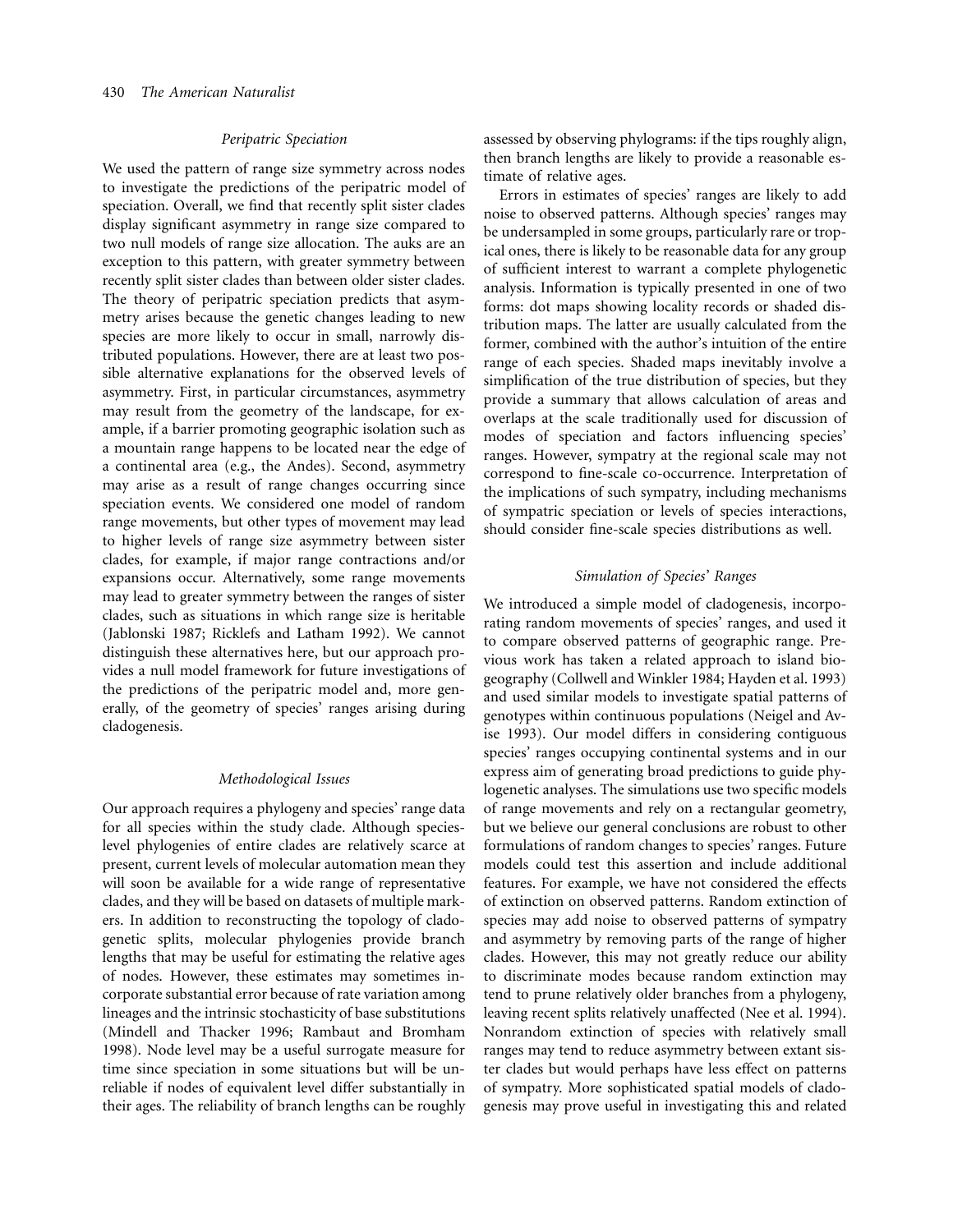questions into the origin and movements of species' ranges.

In conclusion, our results show how phylogenetic analysis of species' range data can help illuminate the role of geography in speciation and the pattern of subsequent changes in species' ranges. We find a general pattern of increasing sympatry with relative node age across the groups examined. This is consistent with a predominantly allopatric mode of speciation, and with postspeciational range changes leading to increased sympatry among species. The alternative explanation, that sufficient changes in species' ranges have occurred to obscure the mode of speciation, may be equally consistent in some of the groups. We discussed ways to assess this problem. In addition, we find a general pattern of lower levels of range size symmetry between recently split species than expected under two null models of range allocation. This may reflect intrinsic influences of population size on the probability of speciation, as predicted by the peripatric model of speciation. However, other factors may also lead to asymmetric ranges between sister clades. We believe that development of this approach will help to unravel the general processes behind the geographic pattern of species diversification.

# **Acknowledgments**

We acknowledge grant support from the Natural Environment Research Council (GR3/10632) and thank J. Alroy, J. Coyne, P. Harvey, A. Purvis, I. Ribera, and D. Simberloff for comments on the manuscript.

| Clade                                       | Number<br>of species<br>sampled | Molecular<br>marker | Source of<br>phylogeny                 | Sources of<br>range data                             | Distribution<br>of group       |
|---------------------------------------------|---------------------------------|---------------------|----------------------------------------|------------------------------------------------------|--------------------------------|
| Fairy wrens (genus: Malurus)                | 12/12                           | Allozyme            | Christidis<br>and<br>Schodde<br>1997   | Rowley and<br>Russell 1997                           | Australia<br>and New<br>Guinea |
| Sylvid warblers (genus Sylvia) <sup>a</sup> | 15/16                           | <b>DNA-DNA</b>      | Blondel et<br>al. 1996                 | Baker 1997                                           | Palearctic                     |
| Auks (family: Alcidae)                      | 23/23                           | Sequence            | Friesen et<br>al. 1996                 | Gaston and<br>Tones 1998                             | Holarctic                      |
| Cranes (family: Gruidae)                    | 15/15                           | Sequence            | Krajewski<br>and Fetz-<br>ner 1994     | Johnsgard<br>1983                                    | Worldwide                      |
| Swordtail fish (genus: Xiphophorus)         | 19/22                           | Sequence            | Meyer et al.<br>1994                   | Rauchenberger<br>et al. 1990;<br>Rosen 1960,<br>1979 | Central<br>America             |
| Fruitflies (genus: Rhagoletis) <sup>b</sup> | 20/21                           | Sequence            | Smith and<br><b>Bush</b><br>1997       | Foote et al.<br>1993                                 | Nearctic                       |
| Leafhoppers (genus: Flexamia)               | 36/44                           | Sequence            | Dietrich et<br>al. 1997                | Whitcomb and<br>Hicks 1988                           | Nearctic                       |
| Tiger beetles (subgenus:                    |                                 |                     |                                        |                                                      |                                |
| Ellipsoptera)                               | 13/13                           | Sequence            | Barraclough<br>et al.<br>1999 <i>b</i> | Pearson et al.<br>1997                               | Nearctic                       |

# **Appendix**

**Table A1:** List of clades used as examples

<sup>a</sup> In the genus *Sylvia*, we consider the monophyletic group of 16 species identified by the source phylogeny, which does not include two species (*Sylvia atricapilla* and *Sylvia borin*) traditionally placed in the genus.

<sup>&</sup>lt;sup>b</sup> In the genus *Rhagoletis*, we consider the monophyletic group containing 21 North American species identified in the source phylogeny. One species, *Rhagoletis pomonella*, is paraphyletic with respect to *Rhagoletis mendax* and *Rhagoletis zephyria*. Since our methods compare monophyletic sister clades, we compare the clade *R. pomonella*, *R. mendax*, *R. zephyria* to its sister clade but cannot consider finer patterns within this group.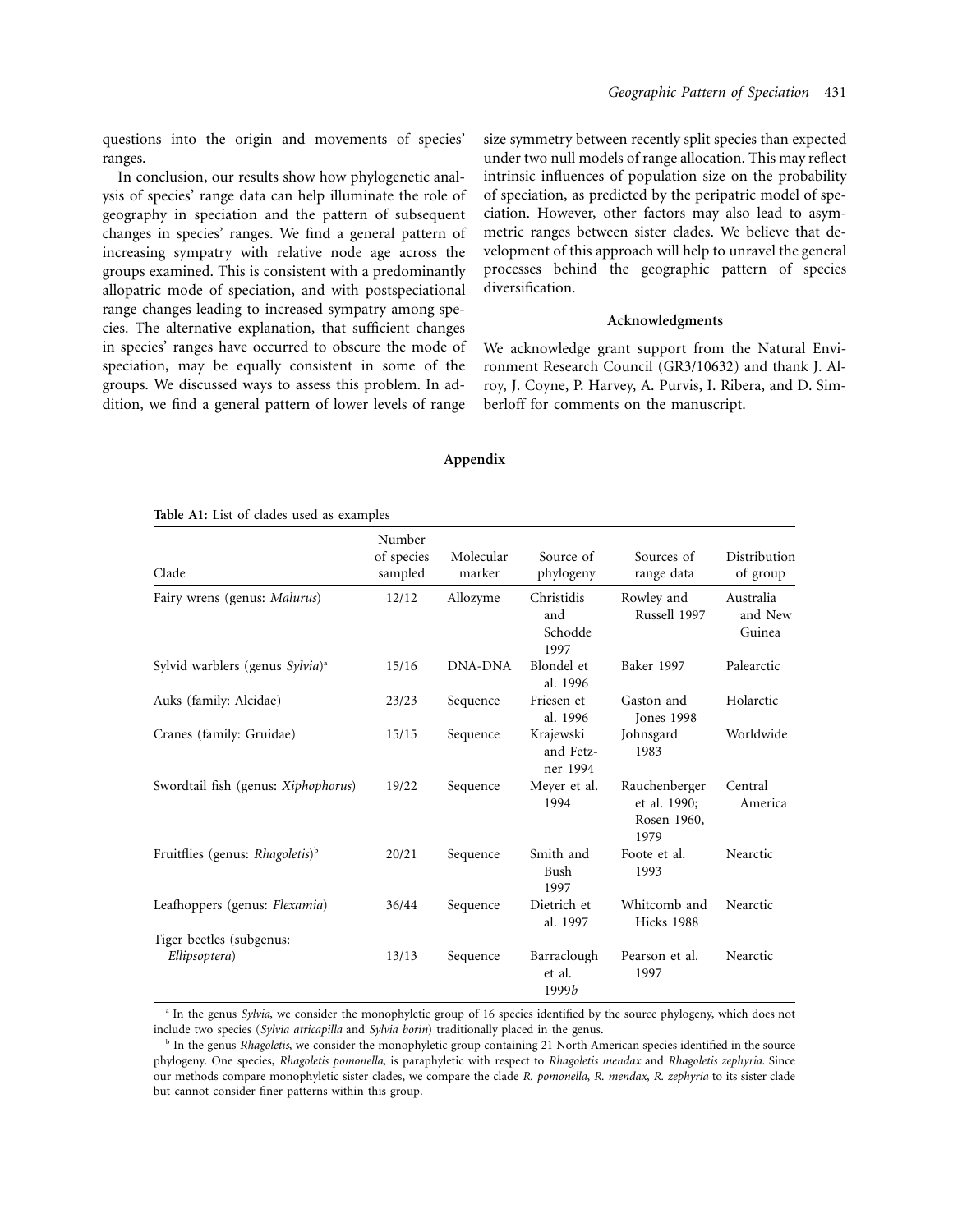## **Literature Cited**

- Avise, J. C., and D. Walker 1998. Pleistocene phylogeographic effects on avian populations and the speciation process. Proceedings of the Royal Society of London B, Biological Sciences 265:457–463.
- Baker, K. 1997. Warblers of Europe, Asia, and North Africa. Christopher Helm, London.
- Barraclough, T. G., A. P. Vogler, and P. H. Harvey. 1998. Revealing the factors that promote speciation. Philosophical Transactions of the Royal Society of London B, Biological Sciences 353:241–249.
- ———. 1999*a*. Revealing the factors that promote speciation. Pages 202–219 *in* A. E. Magurran and R. M. May, eds. The evolution of biological diversity. Oxford University Press, Oxford.
- Barraclough, T. G., J. E. Hogan, and A. P. Vogler. 1999*b*. Testing whether ecological factors promote cladogenesis in a group of tiger beetles (Coleoptera: Cicindelidae). Proceedings of the Royal Society of London B, Biological Sciences 266:1061–1067.
- Barton, N. H., and B. Charlesworth. 1984. Genetic revolutions, founder effects, and speciation. Annual Review of Ecology and Systematics 15:133–164.
- Bleiweiss, R. 1998. Relative-rate tests aid biological causes of molecular evolution in hummingbirds. Molecular Biology and Evolution 15:481–491.
- Blondel, J., F. Catzeflis, and P. Perret. 1996. Molecular phylogeny and the historical biogeography of the warblers of the genus *Sylvia* (Aves). Journal of Evolutionary Biology 9:871–891.
- Brown, J. H., and A. C. Gibson. 1983. Biogeography. Mosby, St. Louis.
- Brown, J. H., G. C. Stevens, and D. M. Kaufman. 1996. The geographic range: size, shape, boundaries, and internal structure. Annual Review of Ecology and Systematics 27:597–623.
- Bush, G. L. 1969. Sympatric host race formation and speciation in frugivorous flies in the genus *Rhagoletis*. Evolution 23:237–251.
	- ———. 1975. Modes of animal speciation. Annual Review of Ecology and Systematics 6:339–364.
	- ———. 1994. Sympatric speciation in animals—new wine in old bottles. Trends in Ecology & Evolution 9:285–288.
- Carson, H. L., and A. R. Templeton. 1984. Genetic revolutions in relation to speciation phenomena: the founding of new populations. Annual Review of Ecology and Systematics 15:97–131.
- Charlesworth, B. 1997. Is founder-flush speciation defensible? American Naturalist 149:600–603.

Chesser, R. T., and R. M. Zink. 1994. Modes of speciation

in birds: a test of Lynch's method. Evolution 48: 490–497.

- Christidis, L., and R. Schodde. 1997. Relationships within the Australo-Papuan fairy-wrens (Aves: Malurinae): an evaluation of the utility of allozyme data. Australian Journal of Zoology 45:113–129.
- Collwell, R. K., and D. W. Winkler. 1984. A null model for null models in biogeography. Pages 344–359 *in* D. R. Strong, D. S. Simberloff, L. G. Abele, and A. B. Thistle, eds. Ecological communities: conceptual issues and the evidence. Princeton University Press, Princeton, N.J.
- Coope, G. R., and A. S. Wilkins. 1994. The response of insect faunas to glacial-interglacial climatic fluctuations. Philosophical Transactions of the Royal Society of London B, Biological Sciences 344:19–26.
- Coyne, J. A. 1994. Ernst Mayr and the origin of species. Evolution 48:19–30.
- Dietrich, C. H., R. F. Whitcomb, and W. C. Black. 1997. Phylogeny of the grassland leafhopper genus *Flexamia* (Homoptera: Cicadellidae) based on mitochondrial DNA sequences. Molecular Phylogenetics and Evolution 8:139–149.
- Doebeli, M. 1996. A quantitative genetic competition model for sympatric speciation. Journal of Evolutionary Biology 9:893–909.
- Duffy, J. E. 1996. Resource-associated population subdivision in a symbiotic coral-reef shrimp. Evolution 50: 360–373.
- Elias, S. A. 1992. Late quaternary zoogeography of the chihuahuan desert insect fauna, based on fossil records from pack-rat middens. Journal of Biogeography 19: 285–297.
- Farrell, B. D. 1998. "Inordinate fondness" explained: why are there so many beetles? Science (Washington, D.C.) 281:555–559.
- Foote, R. H., F. L. Blanc, and A. L. Norrbom. 1993. Handbook of the fruitflies (Diptera; Tephritidae) of America north of Mexico. Comstock, Ithaca, N.Y.
- Friesen, V. L., A. J. Baker, and J. F. Piatt. 1996. Phylogenetic relationships within the Alcidae (Charadriiformes: Aves) inferred from total molecular evidence. Molecular Biology and Evolution 13:359–367.
- Gaston, A. J., and I. L. Jones. 1998. The auks. Oxford University Press, Oxford.
- Gaston, K. J. 1998. Species-range distributions: products of speciation, extinction and transformation. Philosophical Transactions of the Royal Society of London B, Biological Sciences 353:219–230.
- Gotelli, N. J., and G. R. Graves. 1996. Null models in ecology. Smithsonian Institution, Washington, D.C.
- Gotelli, N. J., N. J. Buckley, and J. A. Wiens. 1997. Co-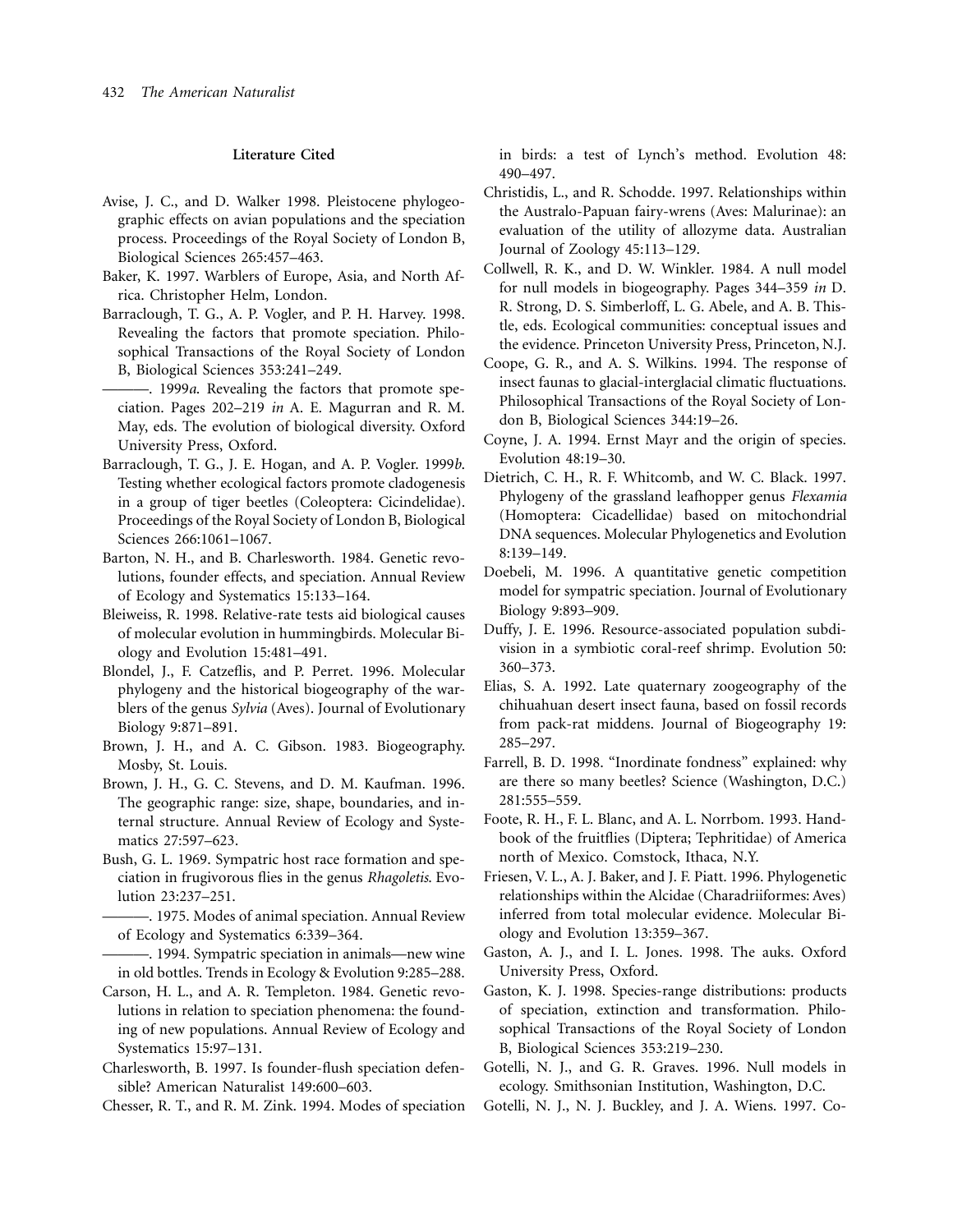occurrence of Australian land birds: Diamond's assembly rules revisted. Oikos 80:311–324.

- Graham, R. W., E. L. Lundelius, M. A. Graham, E. K. Schroeder, R. S. Toomey, E. Anderson, A. D. Barnosky, et al. 1996. Spatial response of mammals to late quaternary environmental fluctuations. Science (Washington, D.C.) 272:1601–1606.
- Gutierrez, D., and R. Menendez. 1997. Patterns in the distribution, abundance and body size of carabid beetles (Coleoptera: Caraboidea) in relation to dispersal ability. Journal of Biogeography 24:903–914.
- Harvey, P. H., R. M. May, and S. Nee. 1994. Phylogenies without fossils. Evolution 48:523–529.
- Hayden, D., R. R. Radtkey, and E. R. Pianka. 1993. Experimental biogeography: Interactions between stochastic, historical and ecological processes in a model archipelago. Pages 117–130 *in* R. E. Ricklefs and D. Schluter, eds. Species diversity in ecological communities: historical and geographical perspectives. University of Chicago Press, Chicago.
- Jablonski, D. 1987. Heritability at the species level: analysis of geographic ranges of Cretaceous mollusks. Science (Washington, D.C.) 238:129–133.
- Johnsgard, P. A. 1983. Cranes of the world. Croom Helm, Beckenham.
- Johnson, P. A., F. C. Hoppensteadt, J. J. Smith, and G. L. Bush. 1996. Conditions for sympatric speciation—a diploid model incorporating habitat fidelity and non-habitat assortative mating. Evolutionary Ecology 10: 187–205.
- Klicka, J., and R. M. Zink. 1997. The importance of recent ice ages in speciation: a failed paradigm. Science (Washington, D.C.) 277:1666–1669.
- Krajewski, C., and J. W. Fetzner, Jr. 1994. Phylogeny of cranes (Gruiformes: Gruidae) based on cytochrome-b DNA sequences. Auk 111:351–365.
- Letcher, A. J., A. Purvis, S. Nee, and P. H. Harvey. 1994. Patterns of overlap in the geographic ranges of Palearctic and British mammals. Journal of Animal Ecology 63: 871–879.
- Losos, J. B., T. R. Jackman, A. Larson, K. deQueiroz, and L. Rodriguez Schettino. 1998. Contingency and determinism in replicated adaptive radiations of island lizards. Science (Washington, D.C.) 279:2115–2118.
- Lutzoni, F., and M. Pagel. 1997. Accelerated evolution as a consequence of transitions to mutualism. Proceedings of the National Academy of Sciences of the USA 94: 11422–11427.
- Lynch, J. D. 1989. The gauge of speciation: on the frequency of modes of speciation. Pages 527–553 *in* D. Otte and J. A. Endler, eds. Speciation and its consequences. Sinauer, Sunderland, Mass.
- MacArthur, R. H. 1960. On the relative abundance of species. American Naturalist 94:25–36.
- Mayr, E. 1963. Animal species and evolution. Harvard University Press, Cambridge, Mass.
- Maynard Smith, J. 1966. Sympatric speciation. American Naturalist 100:637–50.
- McCall, R. A., P. H. Harvey, and S. Nee. In press. Avian dispersal ability and the tendency to form island-endemic species on continental and oceanic islands. Biodiversity Letters.
- Meyer, A., J. M. Morrisey, and M. Schartl. 1994. Recurrent origin of a sexually selected trait in *Xiphophorus* fishes inferred from a molecular phylogeny. Nature (London) 368:539–542.
- Mindell, D. P., and C. E. Thacker. 1996. Rates of molecular evolution—phylogenetic issues and applications. Annual Review of Ecology and Systematics 27:279–303.
- Moya, A., A. Galiana, and F. J. Ayala. 1995. Founder-effect speciation theory—failure of experimental corroboration. Proceedings of the National Academy of Sciences of the USA 92:3983–3986.
- Naeem, S., and B. A. Hawkins. 1994. Minimal community structure—how parasitoids divide resources. Ecology 75:79–85.
- Nee, S., E. C. Holmes, R. M. May, and P. H. Harvey. 1994. Extinction rates can be estimated from molecular phylogenies. Philosophical Transactions of the Royal Society of London B, Biological Sciences 349:25–31.
- Nee, S., T. G. Barraclough, and P. H. Harvey. 1996. Temporal changes in biodiversity: detecting patterns and identifying causes. Pages 230–252 *in* K. J. Gaston, ed. Biodiversity: a biology of numbers and difference. Blackwell Science, Oxford.
- Neigel, J. E., and J. C. Avise. 1993. Application of a random walk model to geographic distributions of animal mitochondrial DNA variation. Genetics 135:1209–1220.
- Omland, K. E. 1997. Correlated rates of molecular and morphological evolution. Evolution 5:1381–1393.
- Pearson, D. L., T. G. Barraclough, and A. P. Vogler. 1997. Distributional maps for North American species of tiger beetles (Coleoptera: Cicindelidae). Cicindela 29:33–84.
- Purvis, A. 1996. Using interspecies phylogenies to test macroevolutionary hypotheses. Pages 153–168 *in* P. H. Harvey, A. J. Leigh Brown, J. Maynard Smith, and S. Nee, eds. New uses for new phylogenies. Oxford University Press, Oxford.
- Rambaut, A., and L. Bromham. 1998. Estimating divergence dates from molecular sequences. Molecular Biology and Evolution 15:442–448.
- Rauchenberger, M., K. D. Kallman, and D. C. Morizot. 1990. Monophyly and geography of the Rio Panuco basin swordtails (genus: *Xiphophorus*) with description